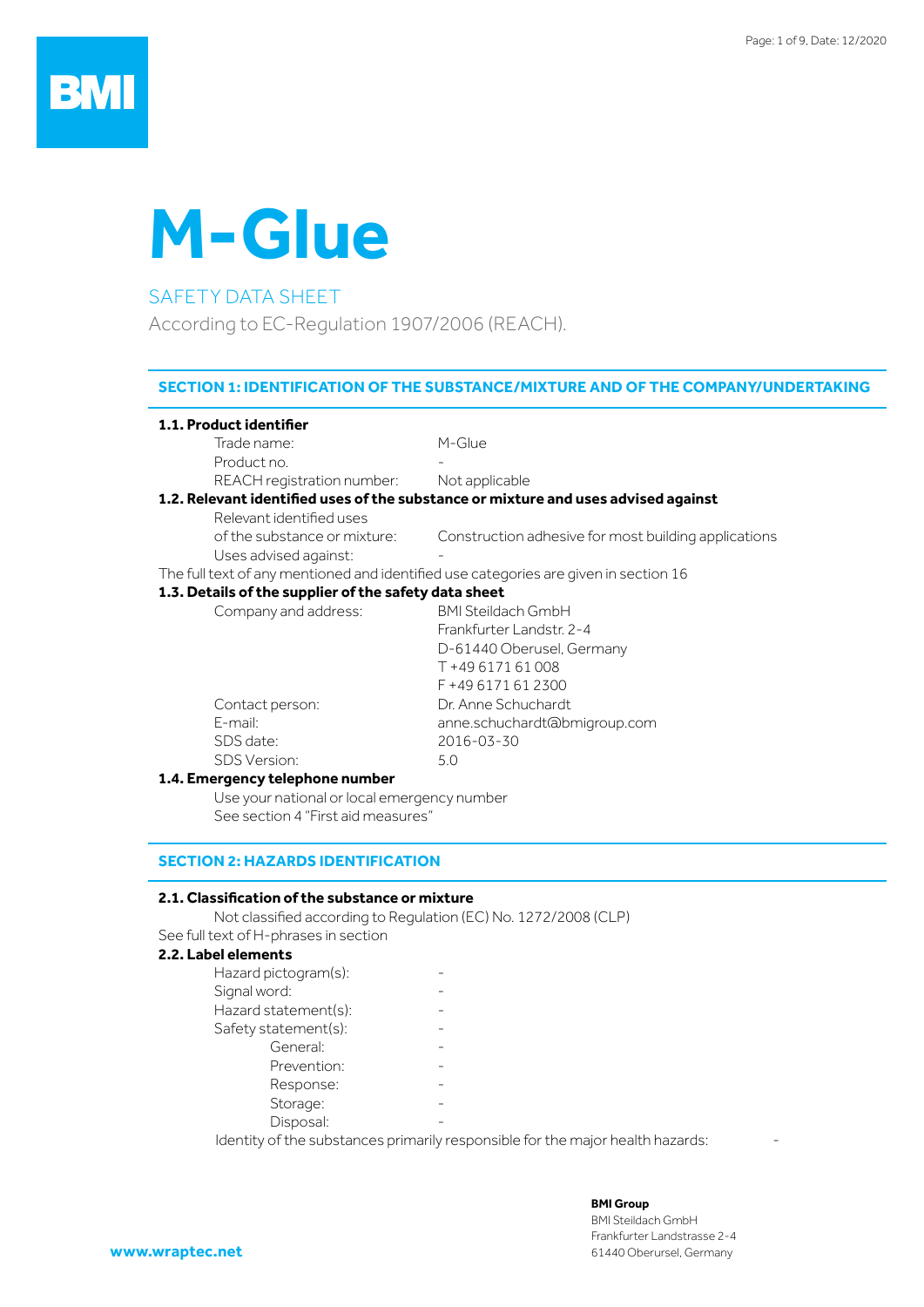

#### SAFETY DATA SHEET

According to EC-Regulation 1907/2006 (REACH).

#### **2.3. Other hazards**

Additional warnings: VOC:

Additional labelling: Safety data sheet available on request. (EUH210)

#### **SECTION 3: COMPOSITION/INFORMATION ON INGREDIENTS**

#### **3.1/3.2. Substances/Mixtures**

NAME: Trimethoxyvinylsilane

CONTENT: 1-3%

NAME: Organosilan ester IDENTIFICATION NOS.: CONTENT: 1-3%

IDENTIFICATION NOS.: CAS-no: 2768-02-7 EC-no: 220-449-8 REACH-no: 01-2119513215-52-0003 CLP CLASSIFICATION: Flam. Liq. 3, Acute Tox. 4 H226, H332

CLP CLASSIFICATION: Flam. Liq. 3, Acute Tox. 4 H226, H332 (\*) See full text of H-phrases in chapter 16. Occupational exposure limits are listed in section 8, if these are

available.

**Other informations:** ATEmix(inhale, vapour) > 20 ATEmix(inhale, dust/mist) > 20 ATEmix(inhale, dust/mist) > 20000 ATEmix(dermal) > 2000 ATEmix(oral) > 2000

#### **SECTION 4: FIRST AID MEASURES**

#### **4.1. Description of first aid measures**

| General information      |                                                                                                                                         |
|--------------------------|-----------------------------------------------------------------------------------------------------------------------------------------|
| In the case of accident: | Contact a doctor or casualty department - take the label or this<br>safety data sheet. Contact a physician, if there is doubt about the |
|                          | injured person's condition, or the symptoms continuous.                                                                                 |
|                          | Never give the unconscious person water or alike.                                                                                       |
| Inhalation:              | Lead the person into fresh air and keep the person under watch.                                                                         |
| Skin contact:            | Remove contaminated clothing and shoes at once. If there has been<br>contact to some skin, wash is thoroughly with water and soap. Skin |
|                          | cleansing remedies can be used. DO NOT use solvents or a thinner.                                                                       |
| Eye contact:             | Remove contact lenses. Flush eyes immediately with plenty of water                                                                      |
|                          | (20-30 °C), until irritation cease and for at least 15 min.                                                                             |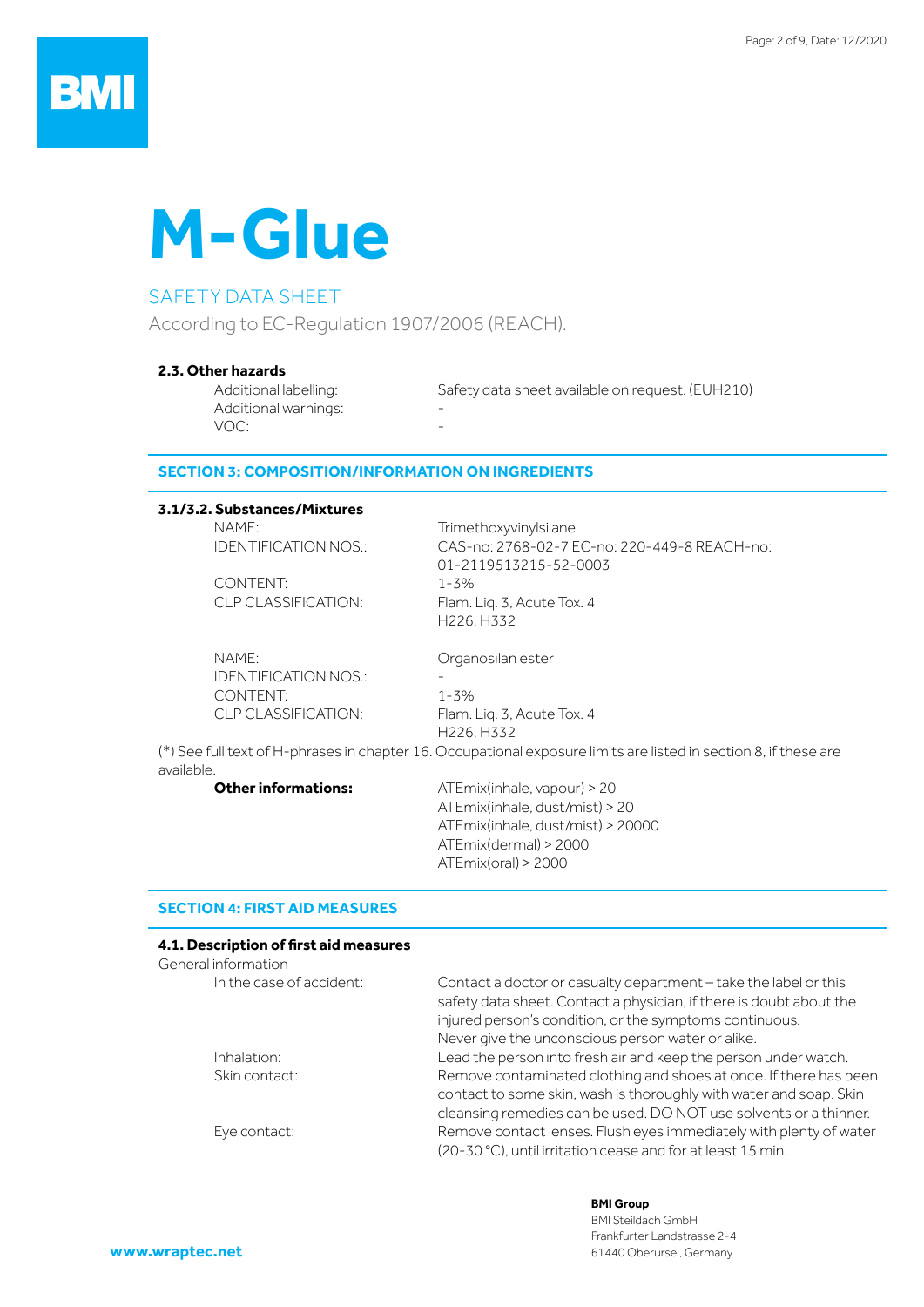# **M-Glue**

### SAFETY DATA SHEET

According to EC-Regulation 1907/2006 (REACH).

Ingestion: Give the person plenty to drink and keep the person under watch. If fainting: Contact a physician immediately and bring along this security datasheet or the label from the product. Do not induce vomiting, unless recommended by the physician. Lower the person's head, so that vomit does not run back into the mouth or throat. Burns: Not applicable

#### **4.2. Most important symptoms and effects, both acute and delayed**

 Non specific.

#### **4.3. Indication of any immediate medical attention and special treatment needed**

 Non specific.

#### **Information to medics**

Bring this safety data sheet.

#### **SECTION 5: FIREFIGHTING MEASURES**

#### **5.1. Extinguishing media**

Recommendation: alcohol resistant foam, carbonic acid, powder, fog. Usage of a water beam is forbidden, since it can spread the fire.

#### **5.2. Special hazards arising from the substance or mixture**

 If the product gets exposed to high temperature, as in case of a fire, dangerous demolition products get created. These are: Nitrogen oxides. Carbon oxides. Some metal oxides. If exposed to decomposition products, a danger to one's health is at risk. Fire fighters should use proper protection gear. A closed container, which is exposed to fire, should be cooled with water. Do not allow the water from the fire extinction run into sewer systems and water streams.

#### **5.3. Advice for firefighters**

Wear self-contained breathing apparatus and protective clothing to prevent contact.

#### **SECTION 6: ACCIDENTAL RELEASE MEASURES**

#### **6.1. Personal precautions, protective equipment and emergency procedures**

 No specific demands.

#### **6.2. Environmental precautions**

 No specific demands.

#### **6.3. Methods and material for containment and cleaning up**

Use sand, sawdust, earth, vermiculite, diatomaceous earth to contain and collect non-combustible absorbent materials and place in container for disposal, according to local regulations. If possible, clean with cleaning supplies. Solvents should be avoided.

#### **6.4. Reference to other sections**

See section 13 regarding handling of waste. See section on 'Exposure controls/personal protection' for protective measures.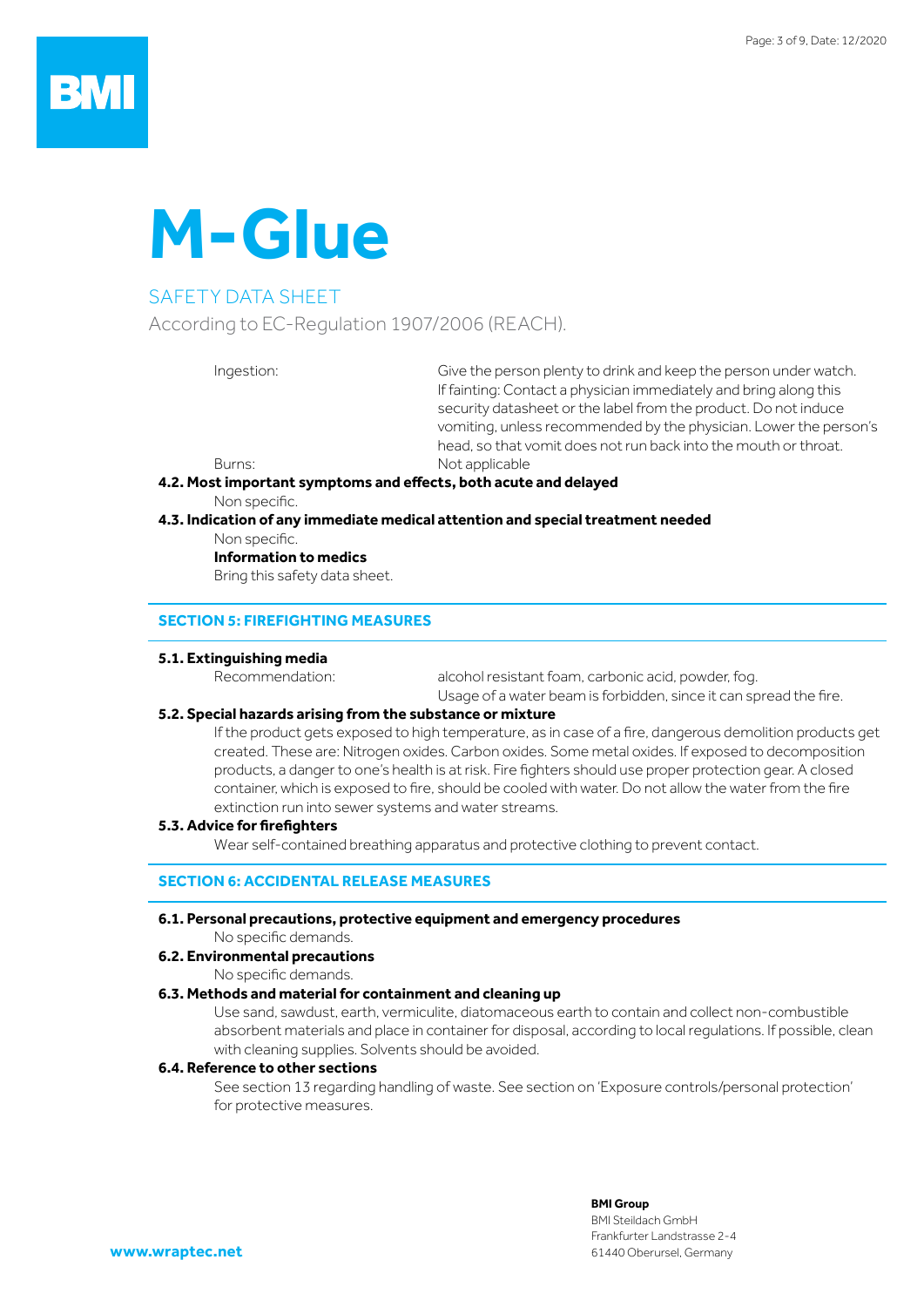## BN

# **M-Glue**

#### SAFETY DATA SHEET

According to EC-Regulation 1907/2006 (REACH).

#### **SECTION 7: HANDLING AND STORAGE**

#### **7.1. Precautions for safe handling**

Smoking, consumption of food and liquids as well as storage of tobacco, foods and liquids is not allowed in the room. See section on 'Exposure controls/personal protection' for information on personal protection.

#### **7.2. Conditions for safe storage, including any incompatibilities**

Always store in the same container as the original material. Containers that have been opened must be carefully resealed and kept upright to prevent leakage.

Storage temperature: No data available.

#### **7.3. Specific end use(s)**

This product should only be used for applications described in Section 1.2

#### **SECTION 8: EXPOSURE CONTROLS/PERSONAL PROTECTION**

#### **8.1. Control parameters**

OEL: Methanol (released in small quantities during vulcanisation) (EH40/2005) Long-term exposure limit (8-hour TWA reference period): 200 ppm | 266 mg/m<sup>3</sup> Short-term exposure limit (15-minute reference period): 250 ppm | 333 mg/m3 Comments: Sk (Sk = Can be absorbed through skin. )

|           | DNEL / PNEC: DNEL (Methanol (released in small quantities during vulcanisation)): 260 |
|-----------|---------------------------------------------------------------------------------------|
| Exposure: | <i>Inhalation</i>                                                                     |

#### **8.2. Exposure controls**

|                                 | Compliance with the stated exposure limits values should be checked on a regular basis.                                                                                       |
|---------------------------------|-------------------------------------------------------------------------------------------------------------------------------------------------------------------------------|
| General recommendations:        | Smoking, consumption of food and liquids as well as storage of                                                                                                                |
|                                 | tobacco, foods and liquids, is not allowed in the room.                                                                                                                       |
| Exposure scenarios:             | If there is an appendix to this safety data sheet, the indicated                                                                                                              |
|                                 | exposure scenarios must be complied.                                                                                                                                          |
| Exposure limits:                | Trade users should encompass the rules of the work environment                                                                                                                |
|                                 | legislation on maximum concentrations of exposure.                                                                                                                            |
|                                 | See work hygienic threshold limiting values below.                                                                                                                            |
| Appropriate technical measures: | Airborne gas and dust concentrations must be kept lowest possible                                                                                                             |
|                                 | and under the existing threshold limiting values (see below). In case                                                                                                         |
|                                 | the air streams in the work room is not sufficient, use for example an                                                                                                        |
|                                 | exhaust. Make sure there are visible signs for eye cleanser and shower.                                                                                                       |
| Hygiene measures:               | Wash hands before breaks and at the end of work.                                                                                                                              |
|                                 | $\mathbf{M}$ , the set of $\mathbf{M}$ , $\mathbf{M}$ , $\mathbf{M}$ , $\mathbf{M}$ , $\mathbf{M}$ , $\mathbf{M}$ , $\mathbf{M}$ , $\mathbf{M}$ , $\mathbf{M}$ , $\mathbf{M}$ |

 Measures to avoid environmental exposure: No specific demands.

Personal protective equipment symbol(s):

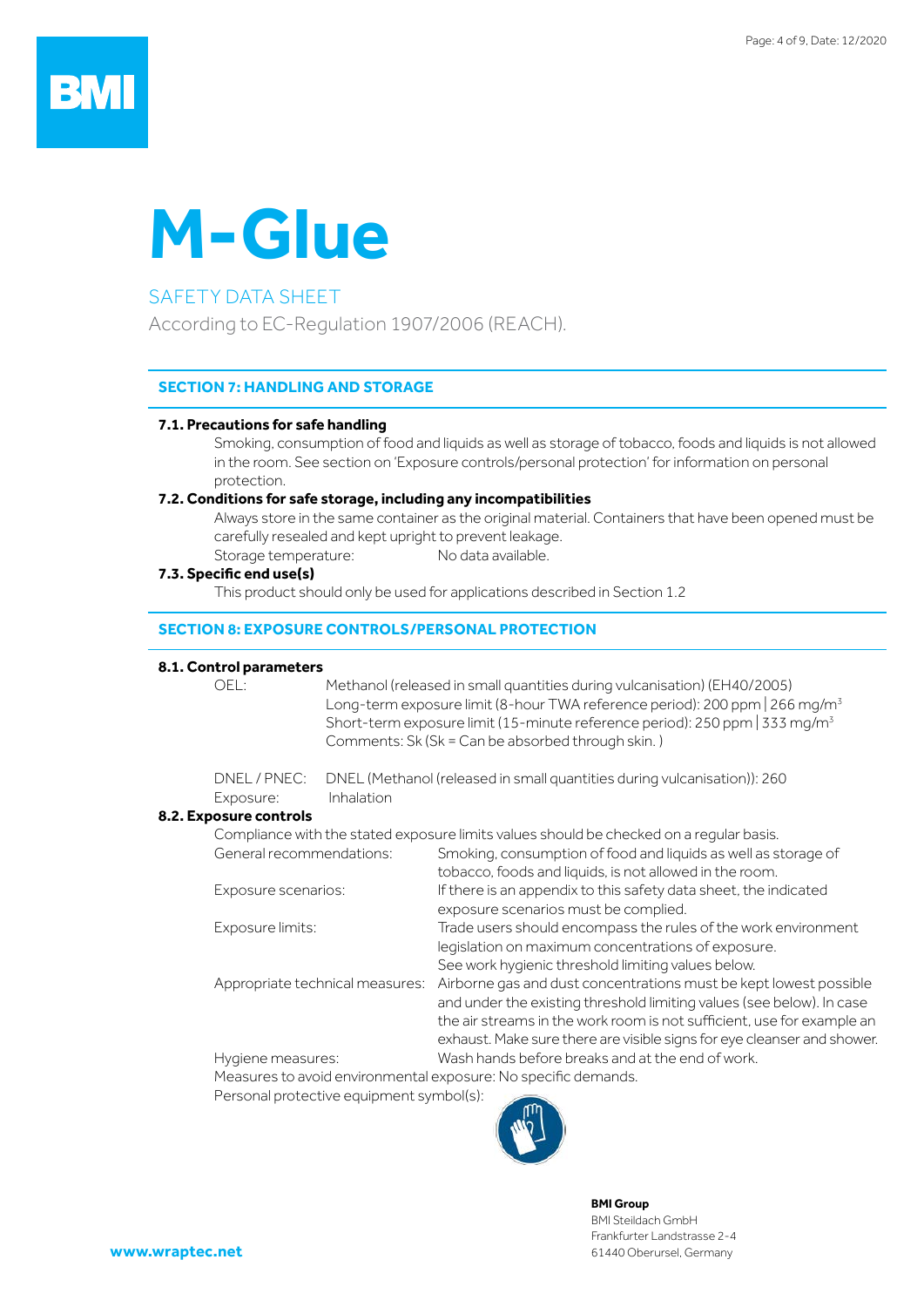

#### SAFETY DATA SHEET

According to EC-Regulation 1907/2006 (REACH).

| Generally:       |                        | Use only CE marked protective equipment.                                            |                                                                        |  |  |
|------------------|------------------------|-------------------------------------------------------------------------------------|------------------------------------------------------------------------|--|--|
|                  | Respiratory Equipment: |                                                                                     | Not relevant if the room is well ventilated. If used in small and very |  |  |
|                  |                        | badly ventilated rooms a respirator may be used.                                    |                                                                        |  |  |
| Skin protection: |                        | No specific demands.                                                                |                                                                        |  |  |
|                  | Hand protection:       | When applying the sealant with a caulking gun and when finishing with               |                                                                        |  |  |
|                  |                        | a joint nail, work can be carried out without gloves if skin contact is<br>avoided. |                                                                        |  |  |
|                  |                        | Recommended:                                                                        | Butyl/nitrile rubber.                                                  |  |  |
|                  |                        | Breakthrough time:                                                                  | Follow the manufacturer's instructions                                 |  |  |
| Eye protection:  |                        | No specific demands.                                                                |                                                                        |  |  |

#### **SECTION 9: PHYSICAL AND CHEMICAL PROPERTIES**

#### **9.1. Information on basic physical and chemical properties**

| Form:                              | Pasta              |
|------------------------------------|--------------------|
| Colour:                            | Various colours    |
| Odour:                             | No data available. |
| pH:                                | No data available. |
| Viscosity:                         | No data available. |
| Density $(g/cm^3)$ :               | 1.46               |
| Phase changes                      |                    |
| Melting point $(C)$ :              | No data available. |
| Boiling point $(°C)$ :             | No data available. |
| Vapour pressure:                   | No data available. |
| Data on fire and explosion hazards |                    |
| Flashpoint (°C):                   | No data available. |
| Ignition $(C)$ :                   | No data available. |
| Selfignition (°C):                 | No data available. |
| Explosion limits (Vol %):          | No data available. |
| Solubility                         |                    |
| Solubility in water:               | Insoluble          |
| n-octanol/water coefficient:       | No data available. |
| 9.2. Other information             |                    |
| Solubility in fat $(g/L)$ :        | No data available. |
|                                    |                    |

#### **SECTION 10: STABILITY AND REACTIVITY**

#### **10.1. Reactivity**

#### No data available **10.2. Chemical stability** The product is stable under the conditions, noted in section 7.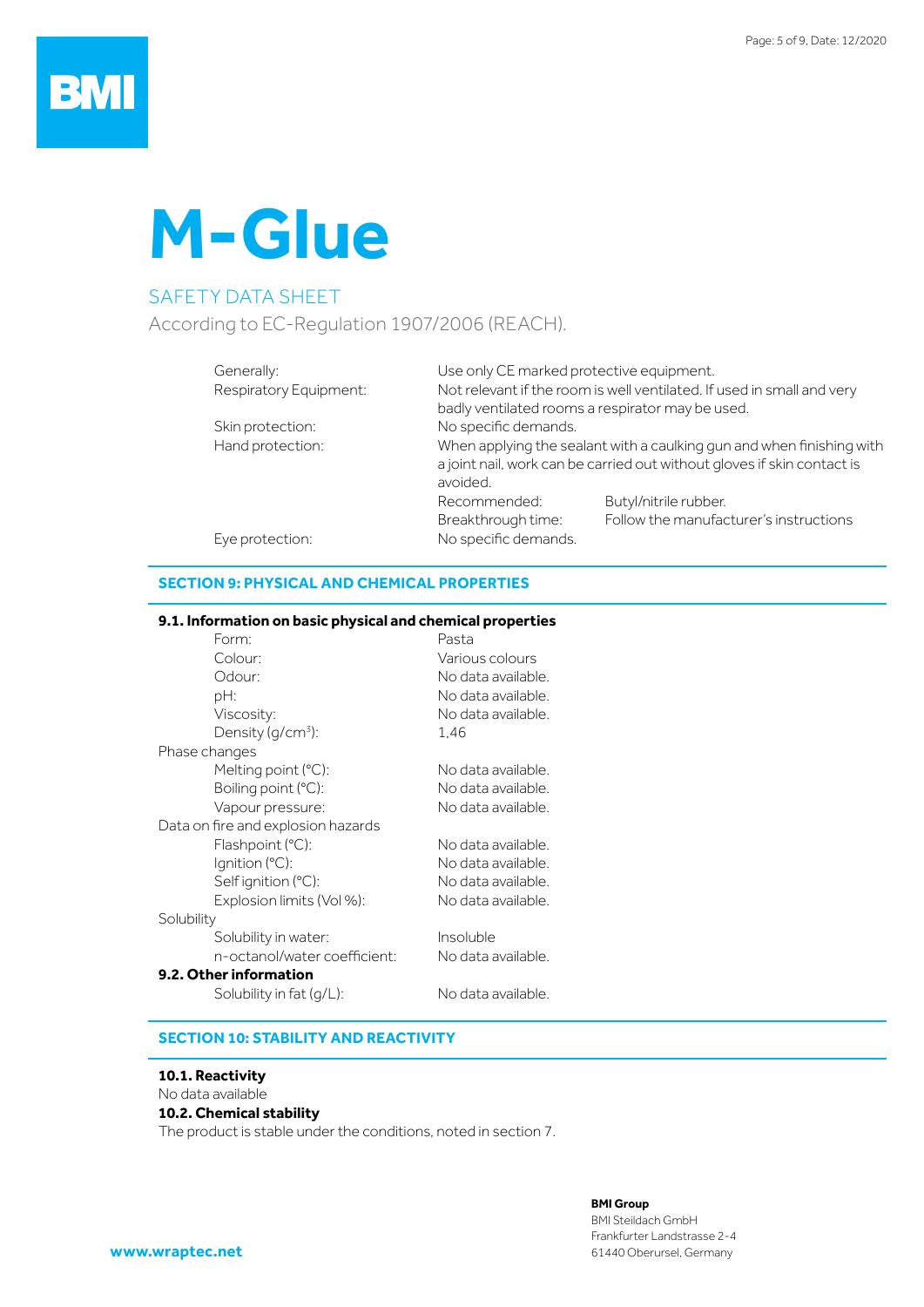## **BMI**

# **M-Glue**

### SAFETY DATA SHEET

According to EC-Regulation 1907/2006 (REACH).

#### **10.3. Possibility of hazardous reactions**

Non specific.

**10.4. Conditions to avoid**

Non specific.

**10.5. Incompatible materials**

Strong acids, strong bases, strong oxidizing agents, and strong reductants agents.

#### **10.6. Hazardous decomposition products**

The product is not degraded when used as specified in section 1. 

#### **SECTION 11: TOXICOLOGICAL INFORMATION**

#### **11.1. Information on toxicological effects**

Acute toxicity

| Substance             | <b>Species</b> | Test | Route of exposure | Result       |
|-----------------------|----------------|------|-------------------|--------------|
| Trimethoxyvinylsilane | Rabbit         | LD50 | Dermal            | 3200 mg/kg   |
| Trimethoxyvinylsilane | Rat            | LD50 | Inhalation        | 16,8 mg/l/4h |
| Trimethoxyvinylsilane | Rat.           | LD50 | Oral              | 7100 mg/kg   |

| Skin corrosion/irritation          |                       |
|------------------------------------|-----------------------|
| Data on substance:                 | Trimethoxyvinylsilane |
| Organism:                          | Rabbit                |
| Duration of Exposure:              | 96 h                  |
| Result:                            | Not irritating        |
| Serious eye damage/irritation      |                       |
| Data on substance:                 | Trimethoxyvinylsilane |
| Organism:                          | Rabbit.               |
| Result:                            | Irritating            |
| Respiratory or skin sensitisation: | No data available.    |
| Data on substance:                 | Trimethoxyvinylsilane |
| Organism:                          | Guinea pig            |
| Result:                            | Not sensitising       |
| Germ cell mutagenicity:            | No data available.    |
| Carcinogenicity:                   | No data available.    |
| Reproductive toxicity:             | No data available.    |
| STOT-single exposure:              | No data available.    |
| STOT-repeated exposure:            | No data available.    |
| Aspiration hazard:                 | No data available.    |
| Long term effects:                 | Non specific.         |
|                                    |                       |

#### **SECTION 12: ECOLOGICAL INFORMATION**

#### **BMI Group**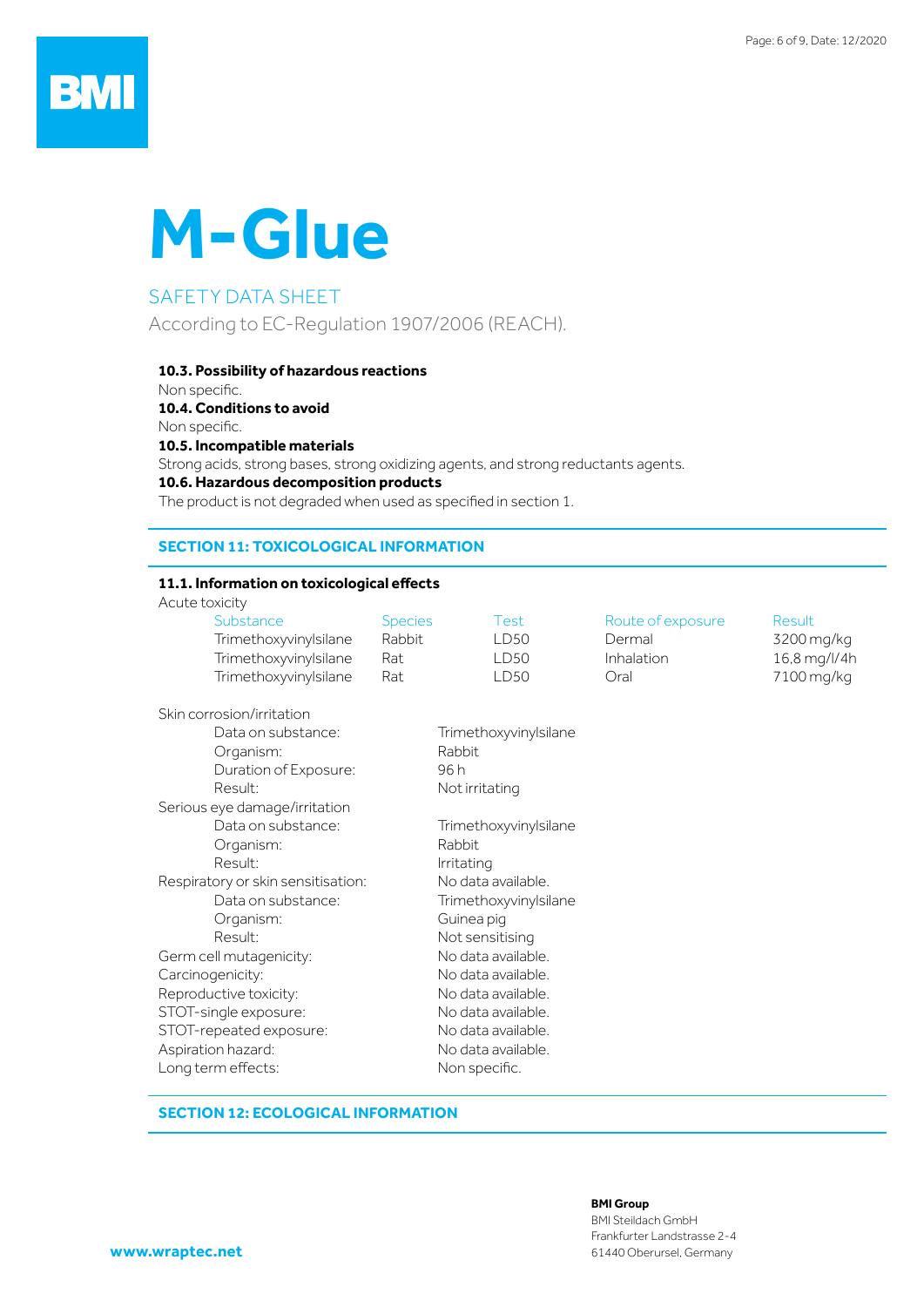# **M-Glue**

### SAFETY DATA SHEET

According to EC-Regulation 1907/2006 (REACH).

#### **12.1. Toxicity**

| Substance<br>Trimethoxyvinylsilane<br>Trimethoxyvinylsilane<br>Trimethoxyvinylsilane<br>Trimethoxyvinylsilane | <b>Species</b><br><b>Fish</b><br>Daphnia<br>Daphnia<br>Algae | <b>Test</b><br><b>LC50</b><br>EC <sub>50</sub><br><b>NOEC</b><br><b>NOEC</b> | Duration<br>96 h<br>48 h<br>21h<br>72 h | <b>Result</b><br>$191$ mg/l<br>$169$ mg/l<br>$25 \,\mathrm{mag/}$<br>$25$ mg/l |
|---------------------------------------------------------------------------------------------------------------|--------------------------------------------------------------|------------------------------------------------------------------------------|-----------------------------------------|--------------------------------------------------------------------------------|
| 12.2. Persistence and degradability                                                                           |                                                              |                                                                              |                                         |                                                                                |
| Substance                                                                                                     | Biodegradability                                             |                                                                              | Test                                    | <b>Result</b>                                                                  |
| Trimethoxyvinylsilane                                                                                         | No.                                                          |                                                                              | No data available                       |                                                                                |
| 12.3. Bioaccumulative potential                                                                               |                                                              |                                                                              |                                         |                                                                                |
| Substance                                                                                                     |                                                              | Potential bioaccumulation                                                    | LogPow                                  | <b>BCF</b>                                                                     |
| No data available                                                                                             |                                                              |                                                                              |                                         |                                                                                |
| 12.4. Mobility in soil                                                                                        |                                                              |                                                                              |                                         |                                                                                |
| No data available                                                                                             |                                                              |                                                                              |                                         |                                                                                |
| 12.5. Results of PBT and vPvB assessment                                                                      |                                                              |                                                                              |                                         |                                                                                |
| No data available                                                                                             |                                                              |                                                                              |                                         |                                                                                |
| 12.6. Other adverse effects                                                                                   |                                                              |                                                                              |                                         |                                                                                |

This product contains substances, which can give unwanted long term effects in a water environment, due to its poor decomposition.

#### **SECTION 13: DISPOSAL CONSIDERATIONS**

#### **13.1. Waste treatment methods**

This product is not included in the regulation of dangerous waste.

| Waste:                | EWC code             |
|-----------------------|----------------------|
|                       | 08 04 10             |
| Specific labelling:   |                      |
| Contaminated packing: | No specific demands. |

**SECTION 14: TRANSPORT INFORMATION**

#### **14.1 – 14.4**

Non dangerous goods, referring to ADR and IMDG. ADR/RID

| AVN/NIV                          |  |
|----------------------------------|--|
| 14.1. UN number:                 |  |
| 14.2. UN proper shipping name:   |  |
| 14.3. Transport hazard class(es) |  |
| 14.4. Packing group:             |  |
| Notes:                           |  |
| Tunnel restriction code:         |  |
|                                  |  |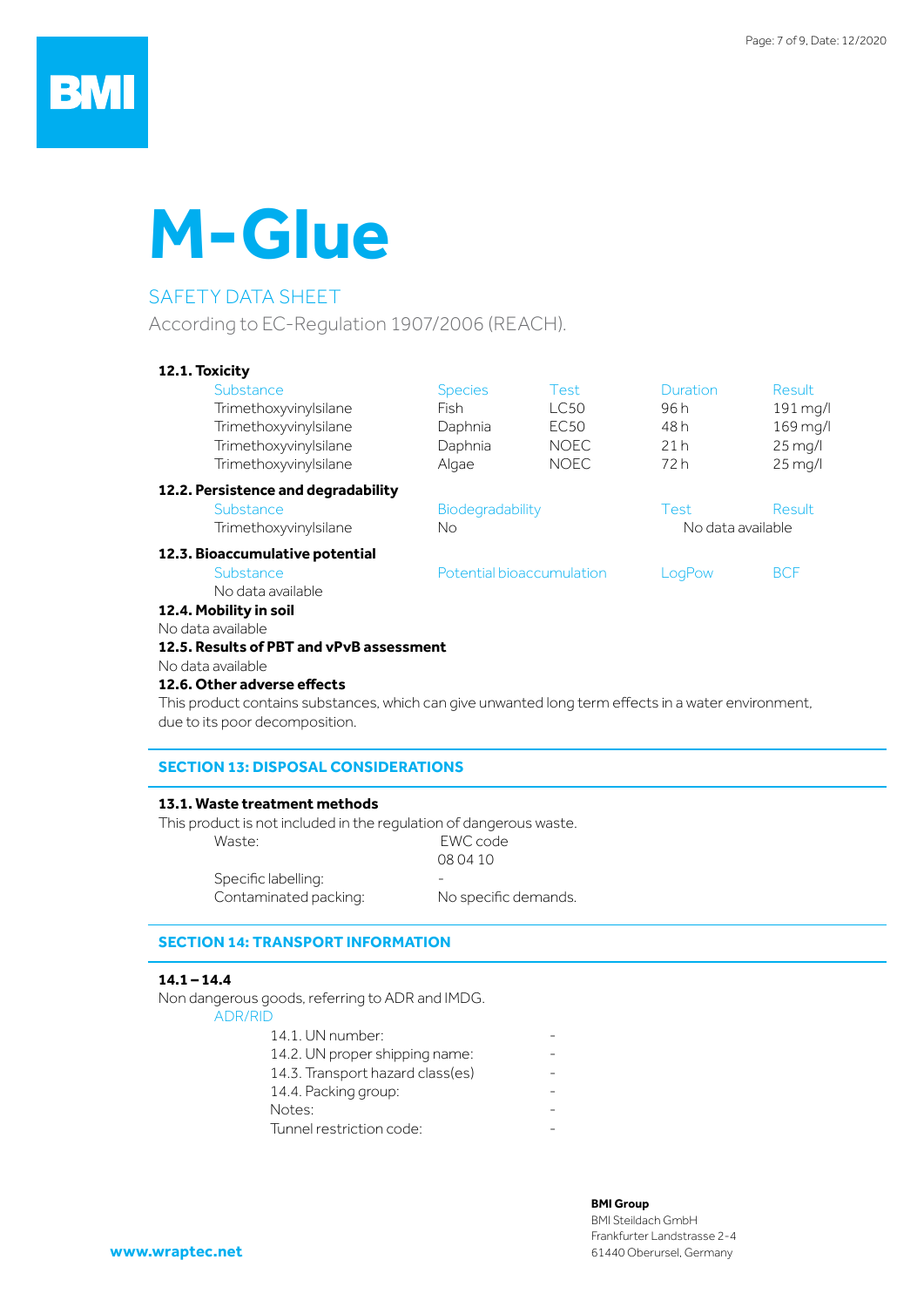# **M-Glue**

### SAFETY DATA SHEET

According to EC-Regulation 1907/2006 (REACH).

#### IMDG  $UN-no.$ Proper Shipping Name: Class: The Class of the Class of the Class of the Class of the Class of the Class of the Class of the Class of the Class of the Class of the Class of the Class of the Class of the Class of the Class of the Class of the Cla  $PG^*$ : EmS: The contract of the contract of the contract of the contract of the contract of the contract of the contract of the contract of the contract of the contract of the contract of the contract of the contract of the contr  $MP***$ : Hazardous constituent: IATA/ICAO  $UN-no.$ Proper Shipping Name: Class: The Class of the Class of the Class of the Class of the Class of the Class of the Class of the Class of the Class of the Class of the Class of the Class of the Class of the Class of the Class of the Class of the Cla  $PG^*$ : **14.5. Environmental hazards:** - **14.6. Special precautions for user:** -

14.7. Transport in bulk according to Annex II of MARPOL73/78 and the IBC Code: No data available

(\*) Packing group (\*\*) Marine pollutant

#### **SECTION 15: REGULATORY INFORMATION**

#### **15.1. Safety, health and environmental regulations/legislation specific for the substance or mixture**

Restrictions for application: Demands for specific education: Additional information:

Data Sources:

COUNCIL DIRECTIVE 92/85/EEC on the introduction of measures to encourage improvements in the safety and health at work of pregnant workers and workers who have recently given birth or are breastfeeding. The Control of Substances Hazardous to Health Regulations 2002. SI 2002/2677 The Stationery Office 2002 REGULATION (EC) No. 1272/2008 OF THE EUROPEAN PARLIAMENT AND OF THE COUNCIL of 16 December 2008 on classification, labelling and packaging of substances and mixtures, amending and repealing Directives 67/548/EEC and 1999/45/EC, and amending Regulation (EC) No. 1907/2006 (CLP). EC regulation 1907/2006 (REACH).

**15.2. Chemical safety assessment:** No

#### **SECTION 16: OTHER INFORMATION**

Full text of H-phrases as mentioned in section 3

- H226 Flammable liquid and vapour.
- H332 Harmful if inhaled.

The full text of identified uses as mentioned in section  $1$ :

Other symbols mentioned in section 2:

#### **BMI Group**